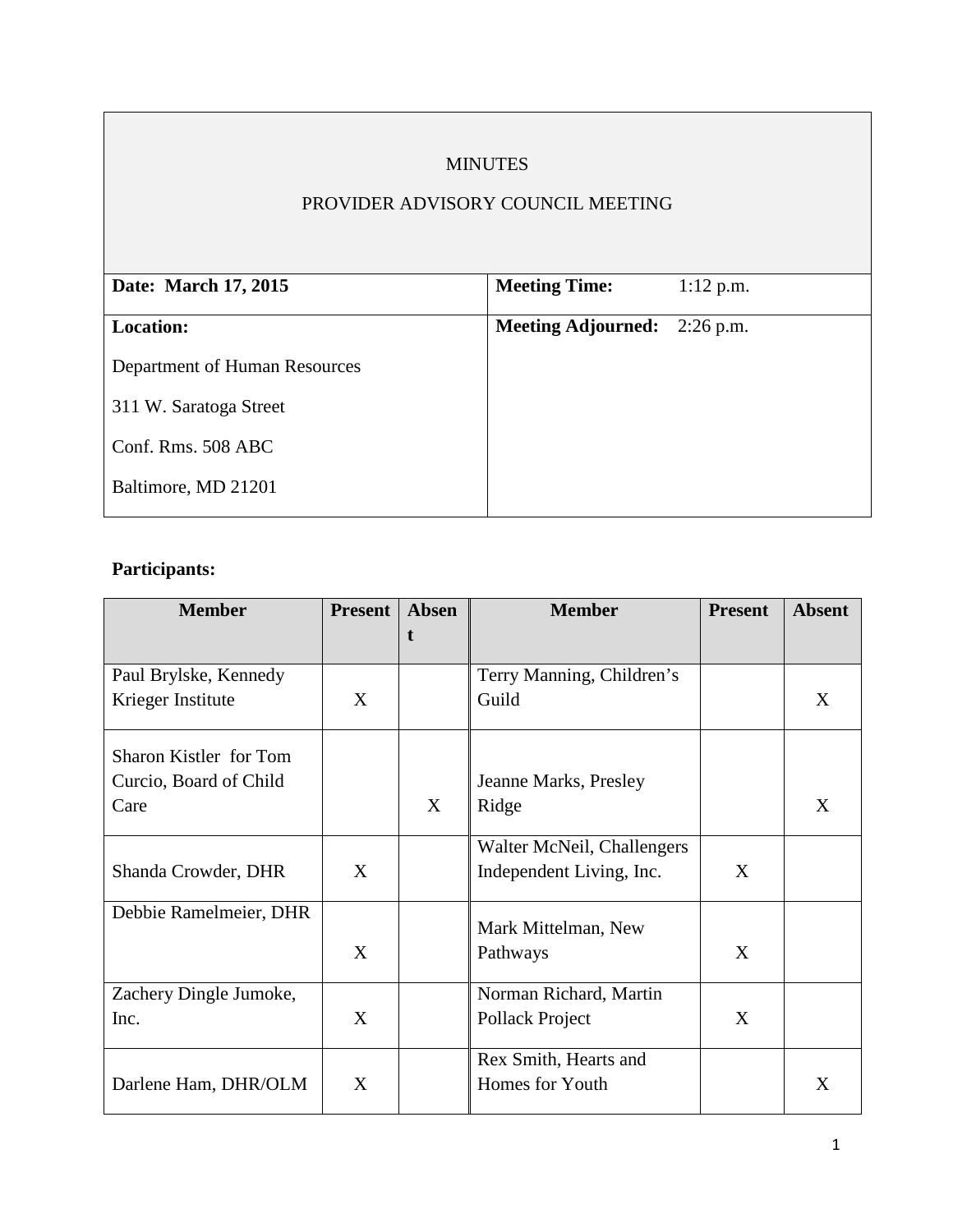| Ralph Hertges, Brook                          |   |             |                               |   |   |  |  |
|-----------------------------------------------|---|-------------|-------------------------------|---|---|--|--|
| Lane Health Services, Inc.                    | X |             | Tennille Thomas, DHR          | X |   |  |  |
| Kevin Keegan, Catholic                        |   |             |                               |   |   |  |  |
| Charities                                     | X |             | <b>Shelley Tinney, MARFY</b>  | X |   |  |  |
| Damon Thompson,                               |   |             |                               |   |   |  |  |
| Pressley                                      |   |             |                               |   |   |  |  |
| Ridge                                         | X |             | Shannon McRae, DHR            | X |   |  |  |
| Carrie Knebel,                                |   |             |                               |   |   |  |  |
| <b>CONCERN</b>                                |   |             | Suzette Riviere for Hattie N. |   |   |  |  |
|                                               |   |             | Washington, Aunt Hattie's     |   |   |  |  |
|                                               | X |             | Place                         |   | X |  |  |
| Joe Leshko Arrow Project,                     |   |             |                               |   |   |  |  |
| Inc.                                          | X |             | Lynn Wisner, DHR              | X |   |  |  |
| <b>Guest/Other Organizations Participants</b> |   |             |                               |   |   |  |  |
|                                               |   |             |                               |   |   |  |  |
|                                               |   |             |                               |   |   |  |  |
| David Brown, Good                             |   |             | Laurie Vozzella-Bell,         |   |   |  |  |
| <b>Shepherd Center</b>                        | X |             | <b>Catholic Charities</b>     |   | X |  |  |
|                                               |   |             |                               |   |   |  |  |
|                                               |   |             | Donna McCarter, Neighbor      |   |   |  |  |
| Amy Craig, The ARC                            |   | X           | to Family                     | X |   |  |  |
| Steve Howe, Children's                        |   |             | Wendi Martin, Mosaic          |   |   |  |  |
| Guild                                         |   | $\mathbf X$ | <b>Community Service</b>      |   | X |  |  |
|                                               |   |             |                               |   |   |  |  |
| Eric Fenwick, Aunt<br>Hattie's Place          |   | X           | Monee Hale, Foundations       |   | X |  |  |
|                                               |   |             | for Home and Community        |   |   |  |  |
| Darlene Dockins,                              |   |             | Dania O'Connor,               |   |   |  |  |
| <b>MENTOR</b>                                 | X |             | Woodbourne                    |   | X |  |  |
|                                               |   |             |                               |   |   |  |  |
| Benny Thomas,                                 |   |             | Colette Walker-Thomas,        |   |   |  |  |
| KidsPeace                                     |   | X           | <b>Mentor Network</b>         |   | X |  |  |
| Debbie Marini, Building                       |   |             | Maisha Davis, Arrow           |   |   |  |  |
| Families                                      | X |             | Project, Inc.                 | X |   |  |  |
|                                               |   |             |                               |   |   |  |  |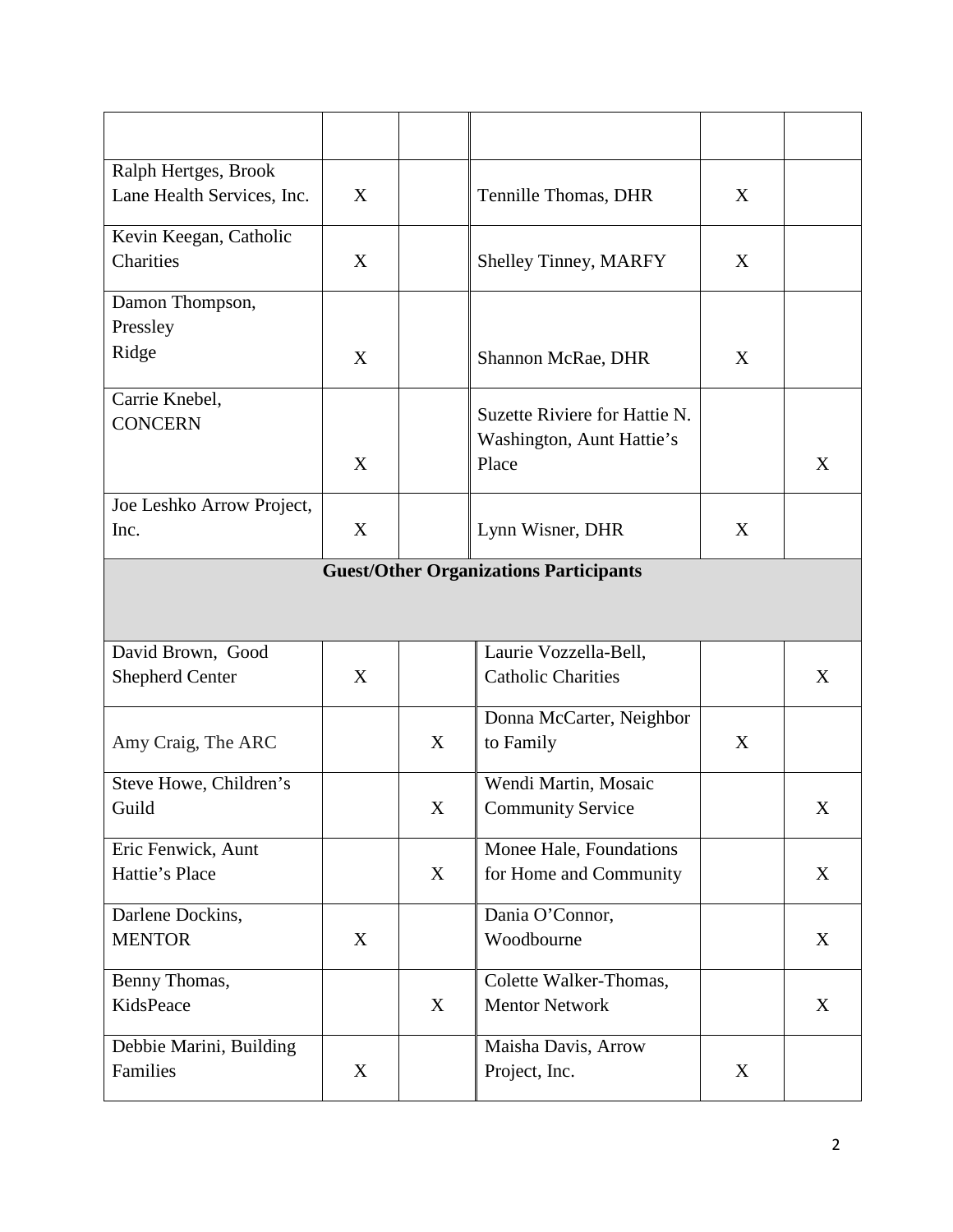|                               |   |   | Jacqueline Pattison,     |   |   |
|-------------------------------|---|---|--------------------------|---|---|
| Nellie Power, The ARC         | X |   | Mentor Maryland          |   | X |
|                               |   |   | Kevin Drumhellor, ARC,   |   |   |
| Joel Lightfoot, ARC NCR       |   | X | <b>NCR</b>               | X |   |
|                               |   |   | Mary Beth DeMartino,     |   |   |
| Coni Grant, Pressley<br>Ridge | X |   | Pressley Ridge           |   | X |
|                               |   |   |                          |   |   |
|                               |   |   | Michael Layne,           |   |   |
| Joseph Labule', Second        |   | X | Foundations for Home and |   | X |
| Family                        |   |   | Community                |   |   |
| Debra Hayes, KidsPeace        |   | X | Tony Wilson, Woodbourne  |   | X |
| Angelia Baker,                |   |   |                          |   |   |
| Foundation for Home and       |   |   |                          |   |   |
| Community                     |   | X | Stephen Ervin, DHR       |   | X |
|                               |   |   |                          |   |   |
|                               |   |   | Maureen Rodgers, Hearts  |   |   |
| Karen Powell, DHR             |   | X | and Homes for Youth      |   | X |
| Bridget Roth, The ARC         |   |   |                          |   |   |
| <b>Baltimore</b>              | X |   | Krystal McKinney, NCCF   | X |   |
| Laura Mueller, Win            |   |   | Pat Bixler, Chesapeake   |   |   |
| Family                        | X |   | <b>Treatment Center</b>  | X |   |
| Brenda Boyd, Tuttie's         |   |   | Jessica McKinnie, Hearts |   |   |
| Place                         |   | X | and Homes for Youth      | X |   |
|                               |   |   |                          |   |   |
| Courtney Wiggins, United      |   |   |                          |   |   |
| States Fellowship, Inc.       | X |   | Jack Altfather, DHR      | X |   |
| Lauren Greenwald, Good        |   |   |                          |   |   |
| <b>Shepherd Services</b>      | X |   | Christina Church, GOC    | X |   |
|                               |   |   |                          |   |   |
| Terri Schindler, Good         | X |   | Dianne Nelson, Magic     |   |   |
| <b>Shepherd Services</b>      |   |   | Unity Home for Girls     | X |   |
| Tin Bullock, DHR              | X |   | Anita T. Wilkins, DHR    | X |   |
|                               |   |   |                          |   |   |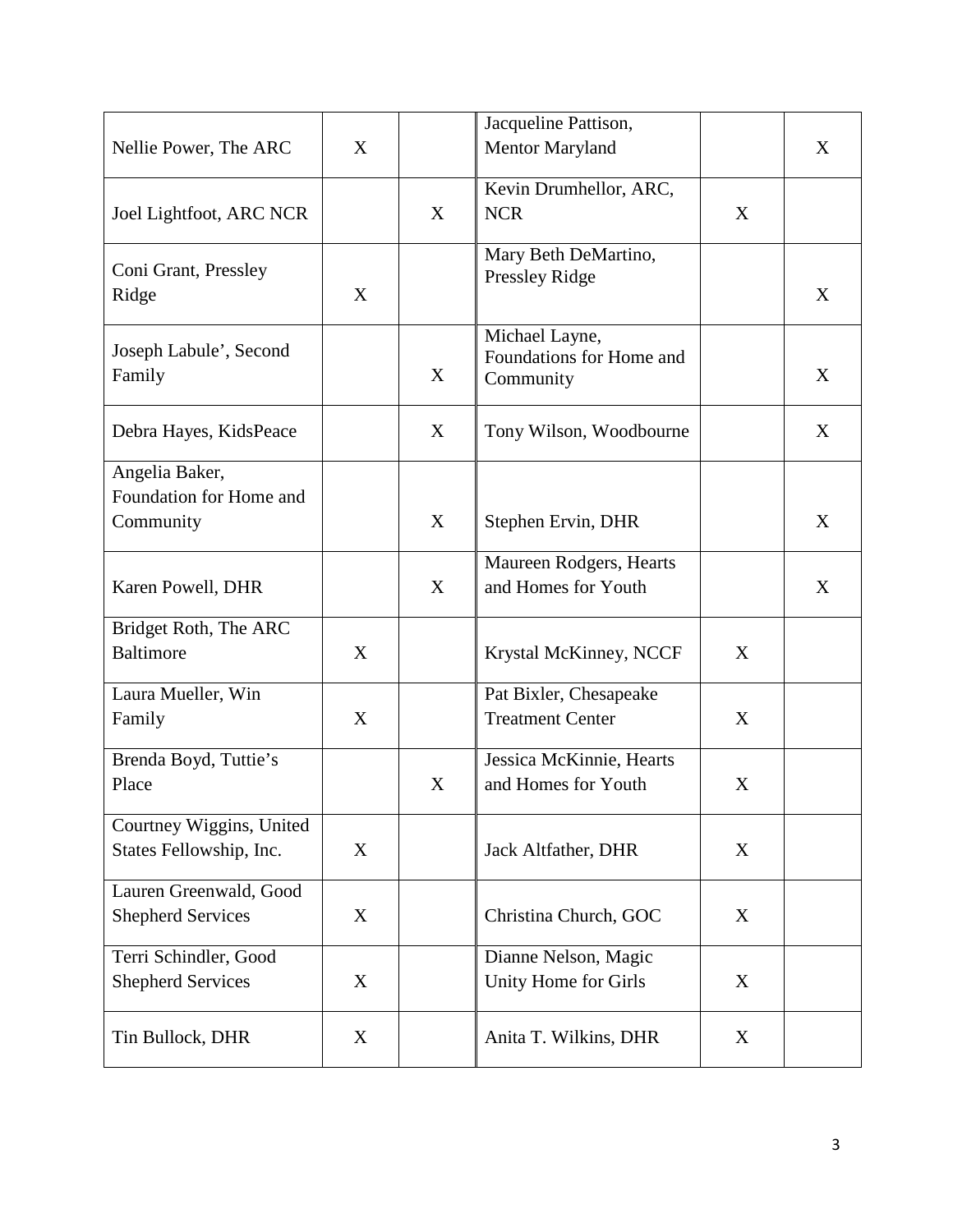| Wendell Wright, Magic |  |  |  |
|-----------------------|--|--|--|
| Unity Home for Girls  |  |  |  |
|                       |  |  |  |

#### **Welcome**

Debbie Ramelmeier introduced DHR Secretary, Sam Malhotra. Secretary Malhotra gave greetings to the PAC members and guests. He spoke briefly about the direction in which he sees DHR going within the next few years.

The meeting was called to order at 1:12 p.m. Debbie Ramelmeier welcomed everyone to the meeting. Introductions were given by the PAC members and guests. The January 2015 meeting minutes were approved. The minutes will be made available to the Council members as accepted.

#### **PAC Recommendations for Vote**

Joe Leshko reported that there were 12 eligible votes for the purposes of voting on the six items on the slate brought before the PAC on March 17, 2015. Joe did a roll call and 11 of the 12 eligible voters were present.

All motions were moved and properly seconded.

There was discussion on Item #6 on the voting slate for clarity that Kevin Keegan is replacing Joe Lesko as PAC Co-chair.

#### **Family Centered Practice**

Tina Bullock from SSA gave a brief presentation to let the PAC member provider community know that if they would like to host a Family Centered Practice training for their staff, that statewide all-day trainings are available. They can contact Tina Bullock, Karen Powell, or Shannon McRae if they are interested.

#### **Placement Re-tooling (Difficult to Place Children)**

Anita T. Wilkins from SSA gave a presentation regarding the need for in-state providers to provide services to difficult to place foster youth. The main population discussed was the developmentally disabled youth and youth with aggressive behaviors.

The PAC members are interested in having more discussion about the re-tooling process to possibly provide services to these youth. Detailed profiles of the children out-of-state in need of placement and children in new placements that were hard to place will be completed to be shared with the PAC members.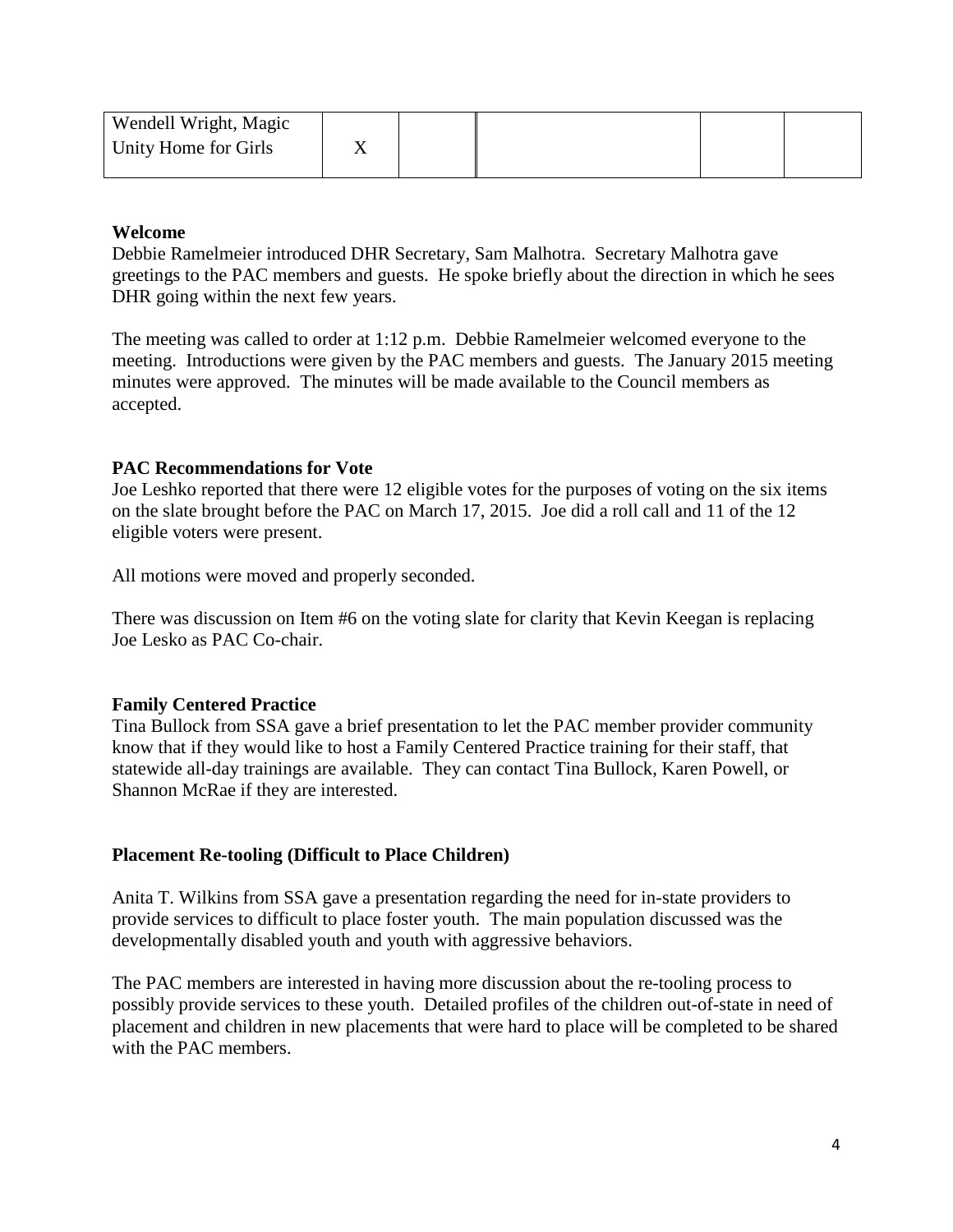Joe Leshko explained to the PAC that in the State of Texas the term "starfish" is used to describe children that are difficult to place and how they go through the process of obtaining placements for those children. The term symbolizes that all children are different with unique needs which parallels that no two starfish are the same.

Richard Norman discussed the possibility of developing a sub-committee workgroup to have discussion regarding programming for the difficult to place children population.

## **Compliance Issues (Contracts)**

Tennille Thomas spoke about compliance regarding getting reports turned in on time. Sanctions will be imposed on contracts as of quarter three if they are not in compliance.

# **Rates Reform Updates**

Shanda Crowder had discussion with the Children's Cabinet Results Team. She stated that it was determined that it is time to shift and move forward. The next meeting will be held on April 6, 2015 at 2:00 p.m. at The Department of Human Resources in conference rooms 508 A-C. The purpose of this meeting will be to go over stakeholder feedback to present to the Children's Cabinet.

## **Open Discussion**

Paul Brylske reported that you can still sign up for the Trauma Informed Training Series 2014- 2015 (the attached flier was distributed during the meeting).

Darlene Ham reported that there are no current updates regarding the treatment foster care regulations.

Kevin Keegan reported that he is on the IV-E Waiver Advisory Committee. To review the data analysis, the link to the IV-E Waiver website is:

## [http://www.dhr.maryland.gov/blog/?page\\_id=14015](http://www.dhr.maryland.gov/blog/?page_id=14015)

Darlene Ham reported that the providers should have received a survey on how group homes are utilized. She asked that the survey be completed as soon as possible.

Kevin Keegan discussed the demographics of the PAC Membership List. He congratulated the new PAC members and commended Joe for his hard work while being a co-chair of the PAC.

## **Wrap Up / Next Meeting / Date and Location**

Joe Leshko from Arrow Children and Family Ministries agreed to host the next meeting.

## **Date:**

Tuesday, May 19, 2015